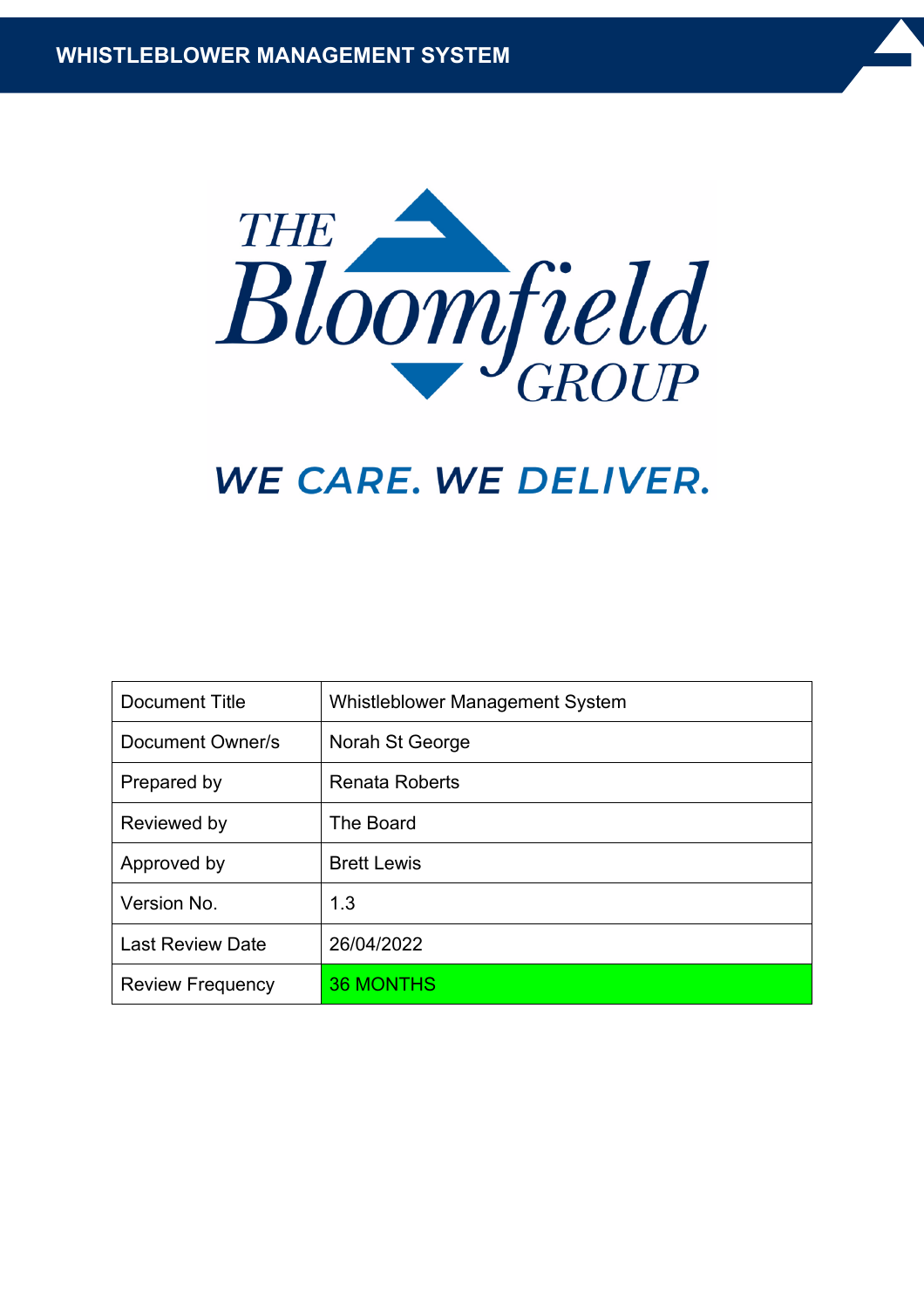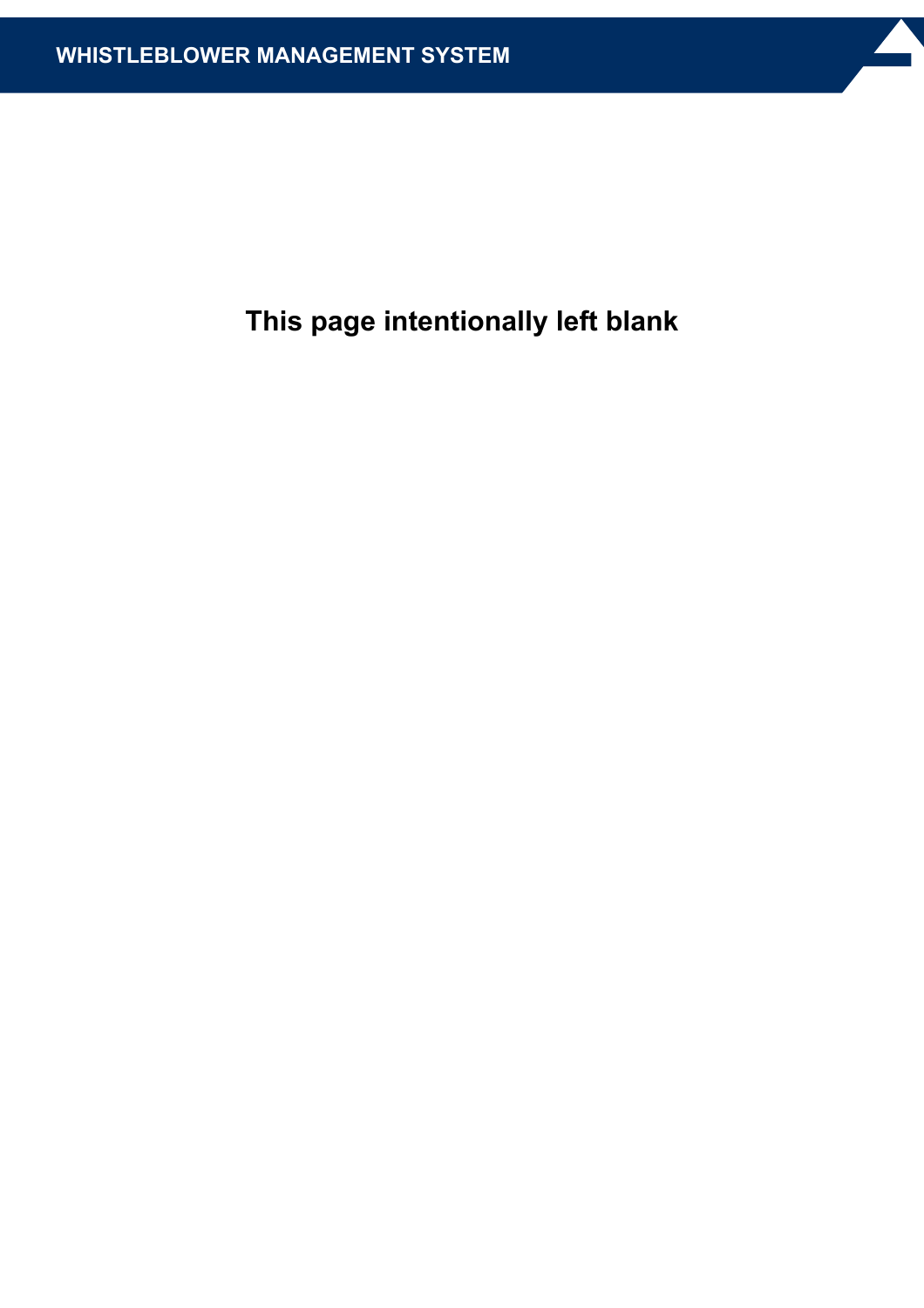The intent of this guide is to provide a summary of the delegated authorities and core activities in this document. It is not designed to be a replacement for the document it supports and should be read in conjunction with the document and any supporting resources.

# **1. System Overview**



# **2. Critical Controls**



# **3. Delegated Authority**

| Delegate                      | Activity                                                         | <b>Further Details</b>      |
|-------------------------------|------------------------------------------------------------------|-----------------------------|
| <b>Board</b>                  | Oversee compliance with regulatory and Management<br>$\circ$     | Investigation of            |
|                               | System requirements                                              | <b>Disclosures</b>          |
|                               | Discuss and approve corrective actions<br>$\circ$                | <b>Fair Treatment &amp;</b> |
|                               | Afford Eligible Whistleblowers fair treatment and<br>$\Omega$    | <b>Protection for</b>       |
|                               | protection                                                       | <b>Eligible</b>             |
|                               | Afford fair treatment for all employees involved in a<br>$\circ$ | <b>Whistleblowers</b>       |
|                               | disclosure                                                       | <b>Fair Treatment for</b>   |
|                               |                                                                  | <b>Employees</b>            |
|                               |                                                                  |                             |
| Internal Authorsed Recipients | Report disclosures to the Board<br>$\circ$                       | <b>Investigation of</b>     |
|                               | Complete an investigation in line with the process<br>$\circ$    | <b>Disclosures</b>          |
|                               | including conducting an initial review                           | Anonymous                   |
|                               | Take reasonable steps to protect anonymous reports<br>$\circ$    | Reporting                   |
|                               | Afford Eligible Whistleblowers fair treatment and<br>$\circ$     | <b>Fair Treatment &amp;</b> |
|                               | protection                                                       | <b>Protection for</b>       |
|                               | Afford fair treatment for all employees involved in a<br>$\circ$ | <b>Eligible</b>             |
|                               | disclosure                                                       | <b>Whistleblowers</b>       |
|                               |                                                                  | <b>Fair Treatment for</b>   |
|                               |                                                                  | <b>Employees</b>            |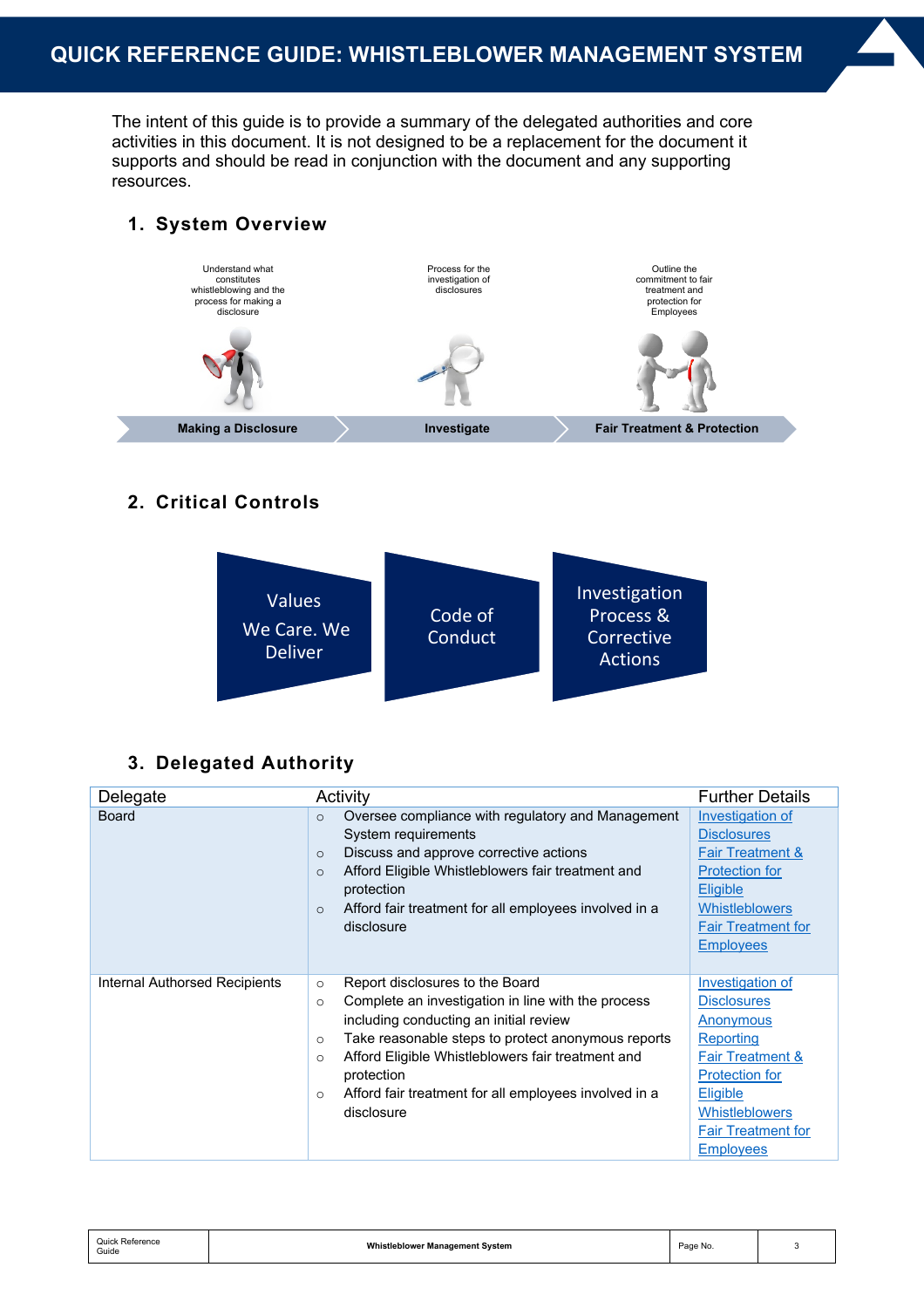| <b>External Authorised Recipients</b> | Report disclosures to the Board<br>$\circ$<br>Take reasonable steps to protect anonymous reports<br>$\circ$<br>Afford Eligible Whistleblowers fair treatment and<br>$\Omega$<br>protection<br>Afford fair treatment for all employees involved in a<br>$\circ$<br>disclosure                                         | <b>Investigation of</b><br><b>Disclosures</b><br>Anonymous<br>Reporting<br><b>Fair Treatment &amp;</b><br><b>Protection for</b><br><b>Eligible</b><br>Whistleblowers<br><b>Fair Treatment for</b><br><b>Employees</b> |
|---------------------------------------|----------------------------------------------------------------------------------------------------------------------------------------------------------------------------------------------------------------------------------------------------------------------------------------------------------------------|-----------------------------------------------------------------------------------------------------------------------------------------------------------------------------------------------------------------------|
| Eligible Recipients                   | Report disclosures made to them to an 'Internal<br>$\circ$<br>Authorised Recipient'<br>Take reasonable steps to protect anonymous reports<br>$\circ$<br>Afford Eligible Whistleblowers fair treatment and<br>$\circ$<br>protection<br>Afford fair treatment for all employees involved in a<br>$\circ$<br>disclosure | <b>Process for Making a</b><br><b>Disclosure</b><br>Anonymous<br>Reporting<br><b>Fair Treatment &amp;</b><br><b>Protection for</b><br>Eligible<br>Whistleblowers<br><b>Fair Treatment for</b><br><b>Employees</b>     |
| Eligible Whistleblowers               | Report disclosures in accordance with the process<br>$\circ$<br>Report disclosures in good faith with reasonable<br>$\circ$<br>grounds<br>Participate in the investigation process as required<br>$\circ$<br>(unless chosing to remain anonymous)                                                                    | Process for Making a<br><b>Disclosure</b><br>Reasonable<br><b>Grounds</b><br><b>Investigation of</b><br><b>Disclosures</b>                                                                                            |

# **4. Definitions**

**Eligible Director:** A Director who is not named in a Disclosure, or not responsible for, or involved in the day to day functions, control or management of the function of the Group relating to a Disclosure.

**Non-Eligible Director:** A Director who is named in a Disclosure or is otherwise responsible for, or involved in the day to day functions, control or management of the function of the Group relating to a Disclosure.

**Eligible Board**: the members of the Board excluding any Non-Eligible Directors.

**Disclosure:** A disclosure or a matter, made by an Eligible Whistleblower to an Eligible Recipient.

**Non-Disclosable Matter**: A disclosure made under this Management System that the Eligible Board determines does not qualify as a Disclosable Matter.

**Eligible Whistleblower:** A person is an Eligible Whistleblower under this Management System if they are or have been (for any entity within the Bloomfield Group):

- an Officer or employee; or
- a Supplier of goods or services, including the Suppliers employees; or
- a Relative or dependent of any of the above.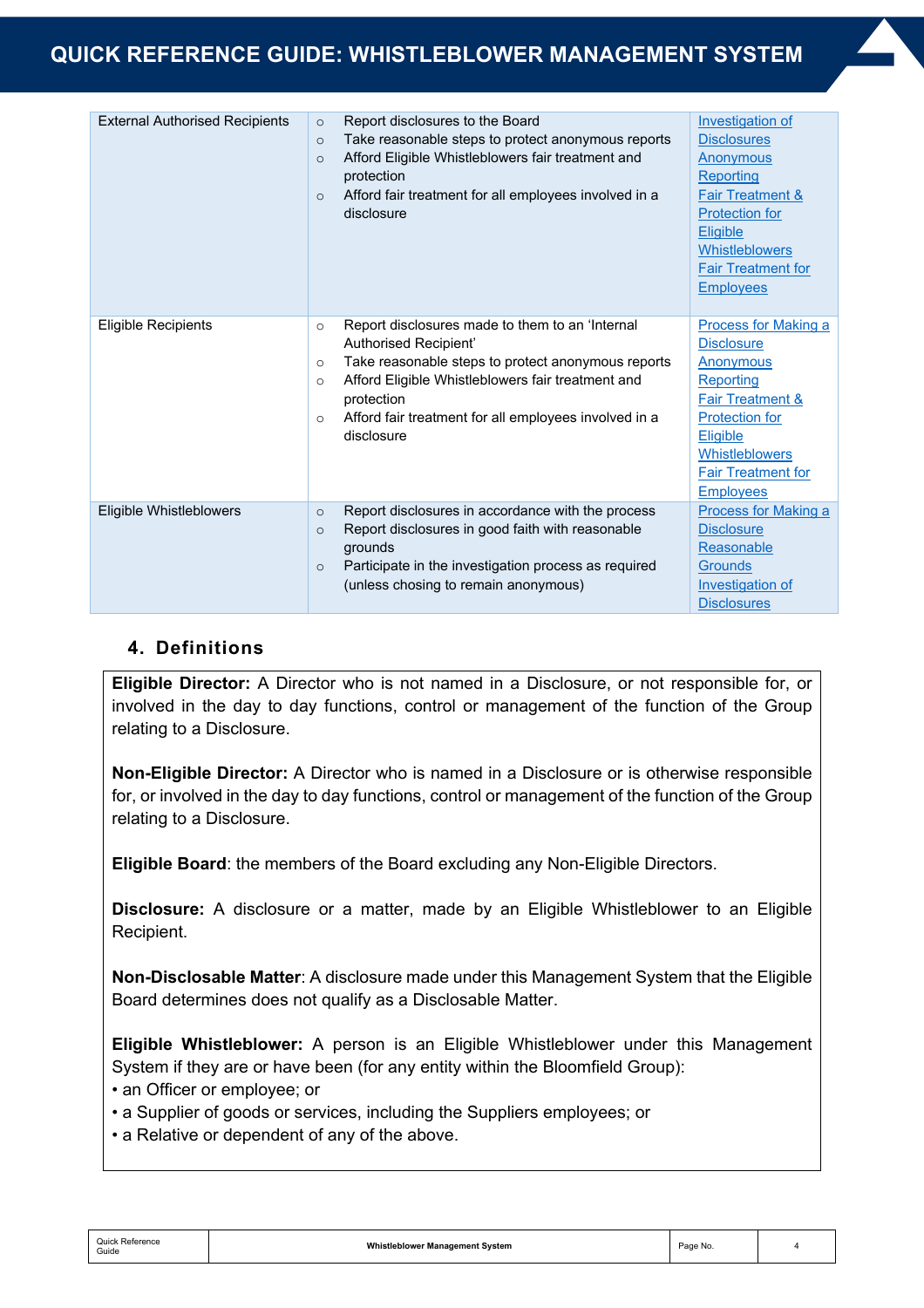**Eligible Recipient:** A person is an Eligible Recipient if they are (for any entity within the Bloomfield Group):

- Director
- Officer
- Group Strategy Team ('GST') member
- other 'Internal Authorised Recipient' or 'External Authorised Recipient'

**Internal Authorised Recipient:** An Internal Authorised Recipient is an internal employee authorised by the Bloomfield Group to receive disclosures under this Management System and may conduct investigations as appropriate.

**External Authorised Recipient:** An External Authorised Recipient is an external person authorised by the Bloomfield Group to receive disclosures under this Management System and will report disclosures as required in accordance with relevant legislation and this Management System. The External Authorised Recipient will not conduct investigations unless otherwise agreed between the Board and the External Authorised Recipient.

**Disclosable Matter:** A matter is disclosable if the 'Eligible Whistleblower' has reasonable grounds to suspect that the information concerns misconduct or an improper state of affairs or circumstances about the Bloomfield Group or one of its officers or employees and the disclosure is not about a personal work-related grievance, or a matter determined by the Eligible Board to be a Disclosable Matter.

**Detriment:** Detriment includes any of the following:

- dismissal of an employee;
- injury of an employee in his or her employment;
- alteration of an employee's position or duties to his or her disadvantage;
- discrimination between an employee and other employees;
- harassment or intimidation of a person;
- harm or injury to a person, including psychological harm
- damage to a person's property;
- damage to a person's reputation;
- damage to a person's business or financial position; or
- any other damage to a person.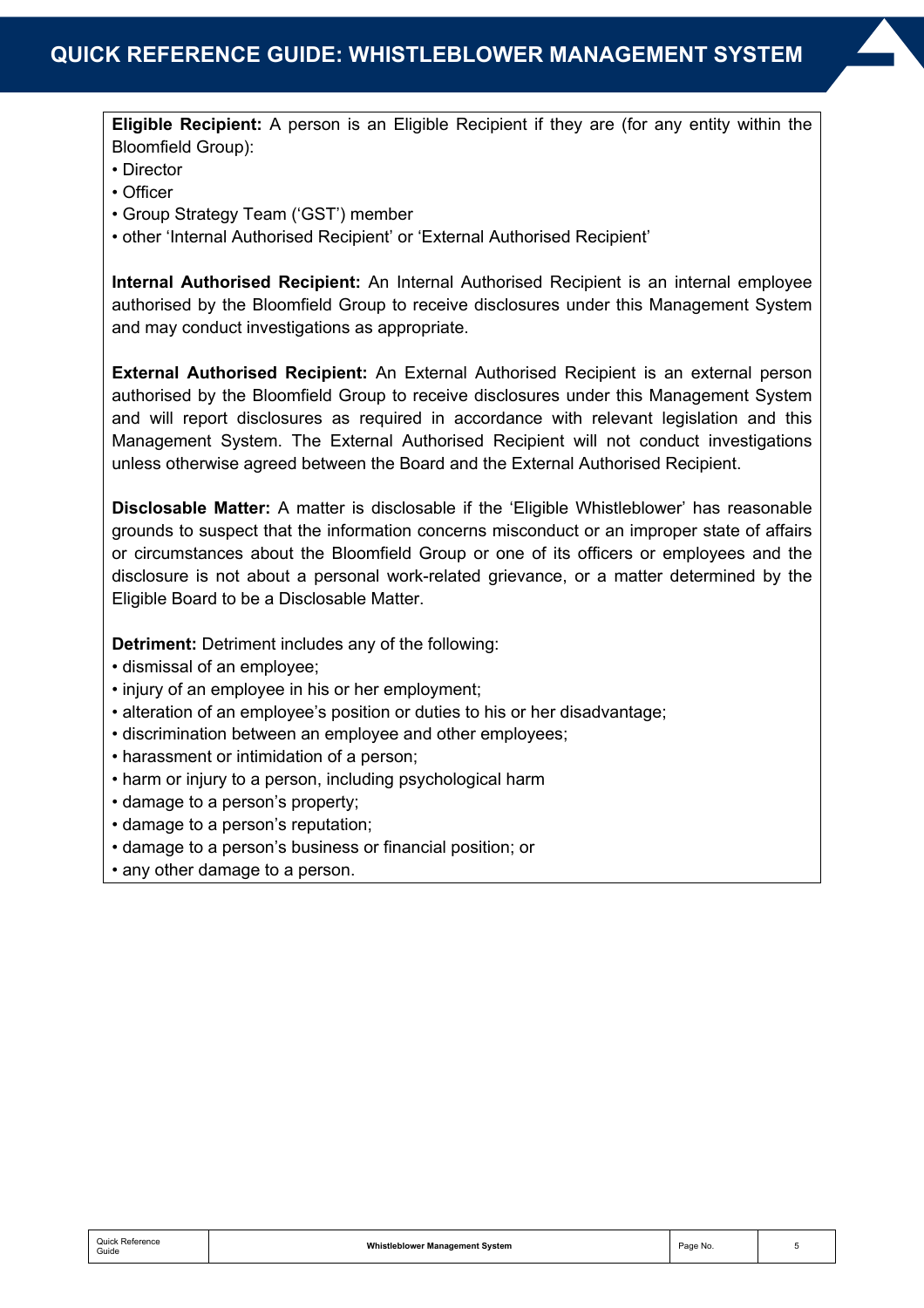### **5. References**

[Internal Audit Management System](http://m-files.bloomcoll.local:81/REST/objects/0/86034/latest/files/100050/content?auth=ASyyB1WVwbfo41EHxdyFmaD6WTodgP4s9A0iA9-5LZDI82Mjw2HVf3KmjVNV7QlloCWU3iD0sKkFP3s9Xp0g1QF5YUb7OjeglGE05cqrNbOV0JbnS0Qy_xyWl1gkSDljDamCyD4HMbFzUMVO7mbdnBfJpTruNKxCbhLMjKooP_rpIgBrI_WCcTkfa_WhTDBL0h9SSG6eQT5KVo0m2nUHlErYzcwTxe_wZxZrTNrd3pe4vn-fmn4eWgf1GoeOoL0_GiYh-Ts5JBCjIxUzaJeyCdgbnKgKf3o_dPGYMTVtqnVdkdXxb7dLPj14A92GB2yXkjH1IwbOi64f9mBtYnTiMg) [Document and Records Management System](http://m-files.bloomcoll.local:81/REST/objects/0/85846/latest/files/99859/content?auth=xsJNXC5xIIzzRwUZv9u7SfX-j40amYr2KOT7yxLGPQPNPlVT6_jpqcNlvGn3tZDgF-wwho7u_fkMoYkK6pLhKNN8F04Dt8rDCWvq_yfxzv8ZpgfNNaEzMIIbRJmYlw0bBjtMDrqSd2mrIPyJHDd2wYvNCgPAr9RVWz2ORb7xdpB8IRVYmIdZURCSdbCo4ayIBGtZJ1rhBj0kVSJZlXlz7BMeipQ6_4ENl67lKGjAX1Ycf0ZcABBRF7r77wLMfcoR_S2W1lcoBAnJIZJGMQhIetNLzh5Yt6Y2ruSPTzaVogGg795_b5Nn1tb_yzqwPNGvOH891auktlD-ahnhu8RRUQ) [Communicatin](http://m-files.bloomcoll.local:81/REST/objects/0/85829/latest/files/99843/content?auth=o2v5IVM-2oZdvJ5lnyo5gqQOiJe9kMV9sBxJr7gxkL184U9kvscH231WOZMJWI70Ugvpk3xR1WW_XB8zsueCztZ8pSb4Tvg_MLqskYNr8UmT7XpH8au_muwDzsJ7yqXyRI3nwwwMRI9nkHsQ8evZ3_B3On1qCo5iYQF8EvCMYr5ZGlxIPl-ROLzXyAhzz4sR760_1olKY6G-Wp0csMG08iNwppVSbLfeMeJYSHUVrzd4ZFJK4M4_g4vcG3nU1sfKkW686I-010pOw_zT9O57Bp2xLEQUy5sFuxA1fwuI4-Xj866_R0TBXxIqWZ72TF5tWrH_OpAab1GokGeYGWZBYQ) and Consultation Management System Fair Work Act 2009 [Fair Treatment and Dispute Management System](http://m-files.bloomcoll.local:81/REST/objects/0/86174/latest/files/100192/content?auth=gwGpGsCGpIThLk9FHbKav9a3un_fYE63a_n2ZBEFINfhKmhWxThd7SufpWv9pxRHd7fF7VphB7AGBZMCXbZhv8AvABzQM76hojLuK1bYSrK_knaM_p2NL3qws6YsC2BrTJXrJk_q-6fQXjhD6khq8s8iGqaDYQcSZK8zhGzU7vYr_zFwqsdoC3fR8n2bCLlOheb9WSmapf1b2tuwQad2fH5TDEscTRNeGrlmBHySTaYPcXmJJ8F-JjuWkV60E54QtOTNzWVEJ8UU9wzFSBQwZ_4LQ8EOrCQNbnR2VABDmyxc5RaYZxY6oy0pEiMnLUMtepHHc9s6emG4Vp-krm1mkg) [Performance Improvement Management System](http://m-files.bloomcoll.local:81/REST/objects/0/86019/latest/files/100035/content?auth=sXajd1NJ3iS1yrID1sjY-ECsPgffeHrxav-ImswSC3ukkx2-4Zg4JnvsLLLbbG_GffiQV_vO2f1JMeZK3kiqPBslldUVi4GlsqZbDZLLRPzcsykktsY-qSBTkVtxyshQL67jYYno4zZgL_VZ8BUgIUDJqdNvVCvUrDaRVLmuD2CengqdkaGRFci-B_P0-YUql8cLSp9gRVYopZS6sKCTnlkJaWWDnvXxabp6JcVzTmCaqzx_-4LYfZXGwEjJd4zngFc4WMxIpBYRDMv6KlksWFMg4IMHnxMdQPkvOuo7pRlQ1w5ajCu6ovEvu5to2yAN6fP05j764lWk2Sos5BHO0Q) [Training and Competency Management System](http://m-files.bloomcoll.local:81/REST/objects/0/85924/latest/files/99940/content?auth=LDWdd0QUSiiEdi-R6sgdoI2hChVswdmKm8mb5lCcrZWrW8fAjfW4nhqvw1G0aM7cN3910HixKzVV-u60qdNFXCr725TeK3GQj2X4POFjR0VRELb042BWwW0lj1ghRXRK3PM7cWg505H_QZLNmFqk-2J8Hd70PWlSc1Nz9Ohll4rTfuRqeowalmW680YCAYnryR7oxa_1vPEetTXM-XSdFOaPQKdACenEDIr0foVp7cxzJHriMp5t0pJ1-WuJ4mnYOGJCbE3SKXDh6ez3WyGcCE6sR80niphLaIkF79lz1tFS6kES_wjW2WsT9w7mOAe3wSOefbsli1DzcjcN3sPEWQ) Values We Care We Deliver Code of Conduct Survelliance and Monitoring Management System [Harassment, Bullying and Discrimination Complaint Resolution Guidelines](http://m-files.bloomcoll.local:81/REST/objects/0/86054/latest/files/100070/content?auth=Qez9yZFQQejcvzMk7hh2loTxD0Rh1IbFq0XdlXGh9FPvpOSLkYbxEs8xpfKKsO2CRQFReetiJV8mg5-jrGp7LmM_x05p3jvk4o34NMWpL16jZe7QIap-tYYV1yAfORElVSAQdqMIQL-2JgZKDhRamZVyWTKre4MwjkpMRCxrN84qYtYsrY1Ef-TeS3HMU5ly-hadT9FPAsYrxJfQZdnszkqky4v-2wJcB9LhcEKHELW-Pc409Tv7RtSw4nJ--keMjm0oijTpVy9WDpNvf-dpO-flvvXrTwQLU_jPg-sH5IB2gcNHpMb6LfPvTXy1XOOLyTLGrM1k_4CRP_3_RCKIjA) Corporations Act 2001 Taxation Administration Act 1953 Australian Securities and Investments Commission Regulatory Guide 270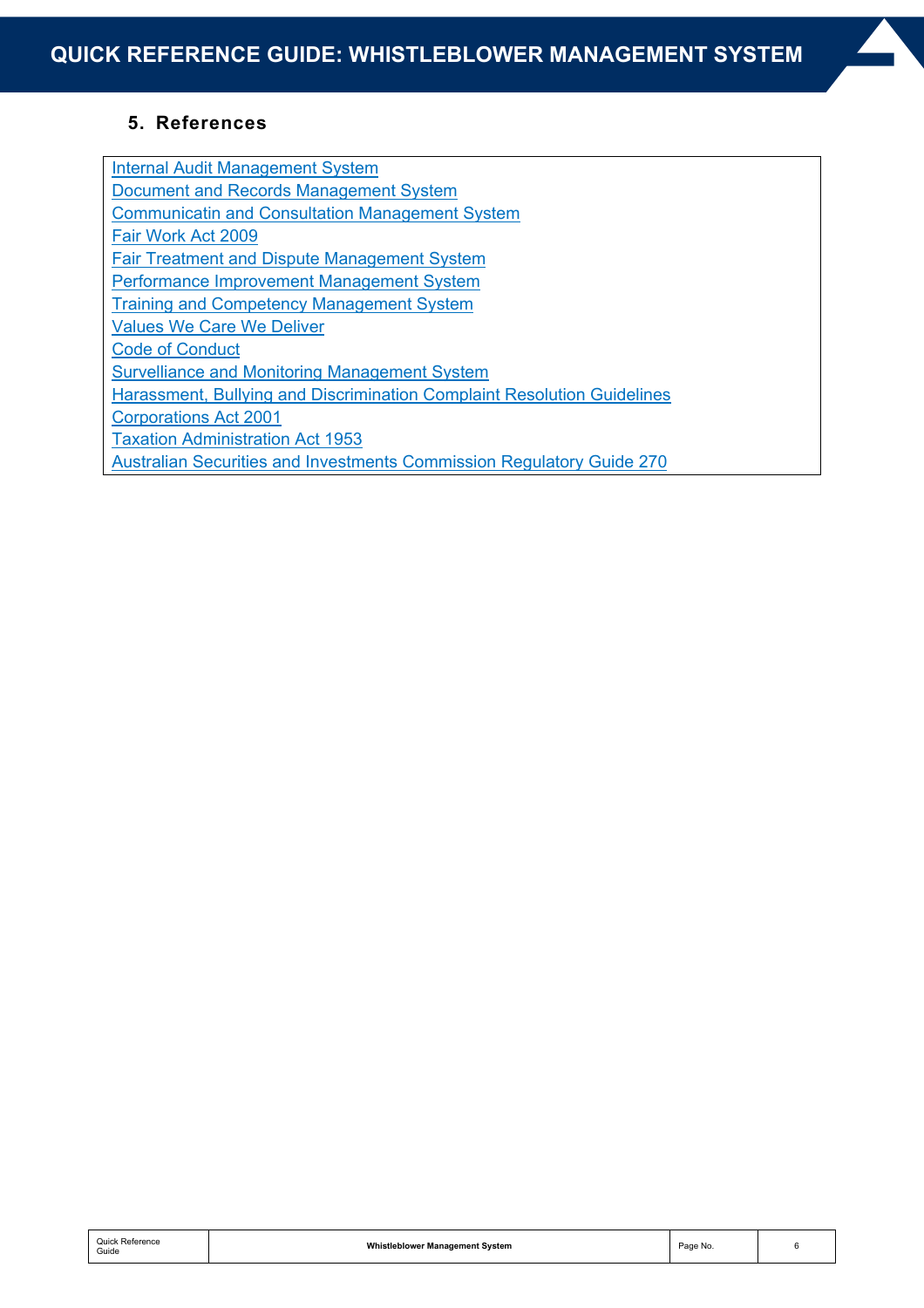#### **1. Introduction**

The Bloomfield Group is committed to the highest standards of conduct and ethical behaviour in all of our business activities. Furthermore, it is committed to promoting and supporting a culture of honest and ethical behaviour, corporate compliance and good corporate governance in line with the Bloomfield Group corporate values *We Care. We Deliver* and the Code of Conduct.

The Bloomfield Group encourages the reporting of any instances of suspected unethical, illegal, fraudulent or undesirable conduct involving our businesses and provides protections and measures so that those persons who report a Disclosable Matter may do so confidentially and without fear of detrimental treatment.

A person is afforded the specific support and protection outlined in this Management System when a Disclosable Matter is reported in accordance with the Corporations Act 2001 or this Management System. If a disclosure is not in accordance with the provisions of the Corporations Act 2001 or this Management System, the support and protection outlined here may not be available.

#### **2. Objective**

The objectives of this Management System are to:

- $\circ$  assist in understanding the definition of whistleblowing;
- o provide a process for the reporting and investigation of disclosures under this system; and
- o outline the confidentiality and protection provisions of relevant legislation.

#### **3. Impact of COVID-19**

The intent of this System as drafted may have been impacted by COVID-19. As such, where there are any references to expectations of people gathering, meeting or generally being in the same vicinity, this is to be done with appropriate social distancing, personal hygiene, and effective respiratory hygiene measures applied. Workers must reference the COVID-19 Management Plan for guidance on effective prevention and control practices for all activities conducted at a Bloomfield Operation. Workers unsure of how to control the risk, should stop the job and report this to the Supervisor in line with the Risk Management System.

#### **4. Scope**

This System applies to an 'Eligible Whistleblower' making a disclosure to an 'Eligible Recipient' about a 'Disclosable Matter' as defined within this Management System.

Employee personal work-related grievances are excluded from this System and should be handled under the relevant management system including the *Fair Treatment and Dispute Resolution System*.

| Title:<br>Document   | <b>Whistleblower Management System</b> |                         | No.<br>Version |  |
|----------------------|----------------------------------------|-------------------------|----------------|--|
| Date:<br>∟ast Review | 26-Apr-22<br>$\sim$                    | <b>Review Frequency</b> | Page No:       |  |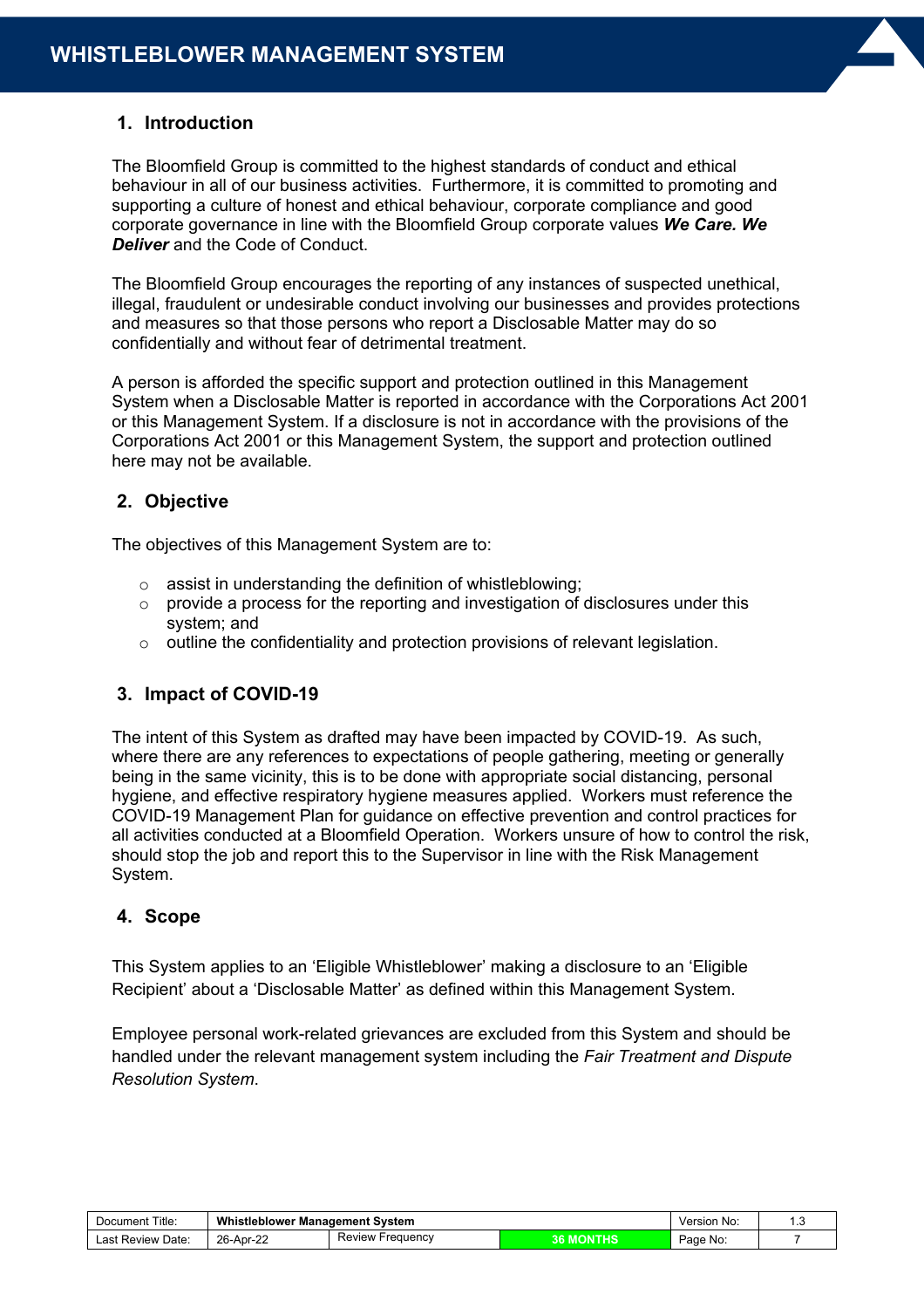# **5. What is Whistleblowing?**

Whistleblowing means disclosing information or making a complaint or reporting a matter where:

- 1. The person making the disclosure is an 'Eligible Whistleblower'; and
- 2. The person to whom the disclosure is made is an 'Eligible Recipient'; and
- 3. The information is about a 'Disclosable Matter'.

Personal work-related grievances are excluded from the definition of *Whistleblowing* and the protections afforded to Disclosable Matters under this Management System. Such matters should be handled under the relevant Policy/ Management System. Sections of this Management System will apply to Non Disclosable Matters that are disclosed in good faith under this Management System.

## **6. What is a Disclosable Matter?**

A 'Disclosable Matter' includes the disclosure of information where the discloser has reasonable grounds to suspect that the information concerns misconduct, or an improper state of affairs or circumstances about the Bloomfield Group or one of its officers or employees.

A 'Disclosable Matter' includes conduct that:

- $\circ$  is fraudulent or corrupt, including bribery or other activity;
- $\circ$  is illegal activity or criminal behaviour;
- o involves gross mismanagement;
- o involves failure to comply with a legal duty; or
- o involves dishonest or unethical behaviour; or
- $\circ$  constitutes an offence against any law of the Commonwealth that is punishable by imprisonment for a period of 12 months or more; or
- $\circ$  represents a danger to the public or the financial system.

## <span id="page-7-0"></span>**7. Process for Making a Disclosure**

'Eligible Whistleblowers' may make a disclosure under this Management System to an 'Eligible Recipient' about a 'Disclosable Matter' as defined within this Management System.

The process for making a disclosure internally is to contact one of the 'Internal Authorised Recipients' listed below.

| Name               | Position                        | Phone        | Email                      |
|--------------------|---------------------------------|--------------|----------------------------|
| Renata Roberts     | <b>Chief Corporate Services</b> | 0488 014 911 | rroberts@bloomcoll.com.au  |
|                    | Officer                         |              |                            |
| Norah St George    | <b>Chief Financial</b>          | 0439 642 297 | nstgeorge@bloomcoll.com.au |
|                    | Officer/Director                |              |                            |
| John Richards      | Director/Chairman               | 0419 236 002 | jrichards@bloomcoll.com.au |
| <b>Brett Lewis</b> | <b>Chief Executive</b>          | 0409 494 366 | blewis@bloomcoll.com.au    |
|                    | Officer/Director                |              |                            |
| Reg Crick          | Independent / Non-              | 0408 680 432 | rcrick@bloomcoll.com.au    |
|                    | <b>Executive Director</b>       |              |                            |
| Katie Brassil      | Independent / Non-              | 0419 356 690 | kbrassil66@gmail.com       |
|                    | <b>Executive Director</b>       |              |                            |

| Document Title:   |           |                         | Whistleblower Management System<br>Version No: |          |  |
|-------------------|-----------|-------------------------|------------------------------------------------|----------|--|
| Last Review Date: | 26-Apr-22 | <b>Review Frequency</b> | 36 MONTHS                                      | Page No: |  |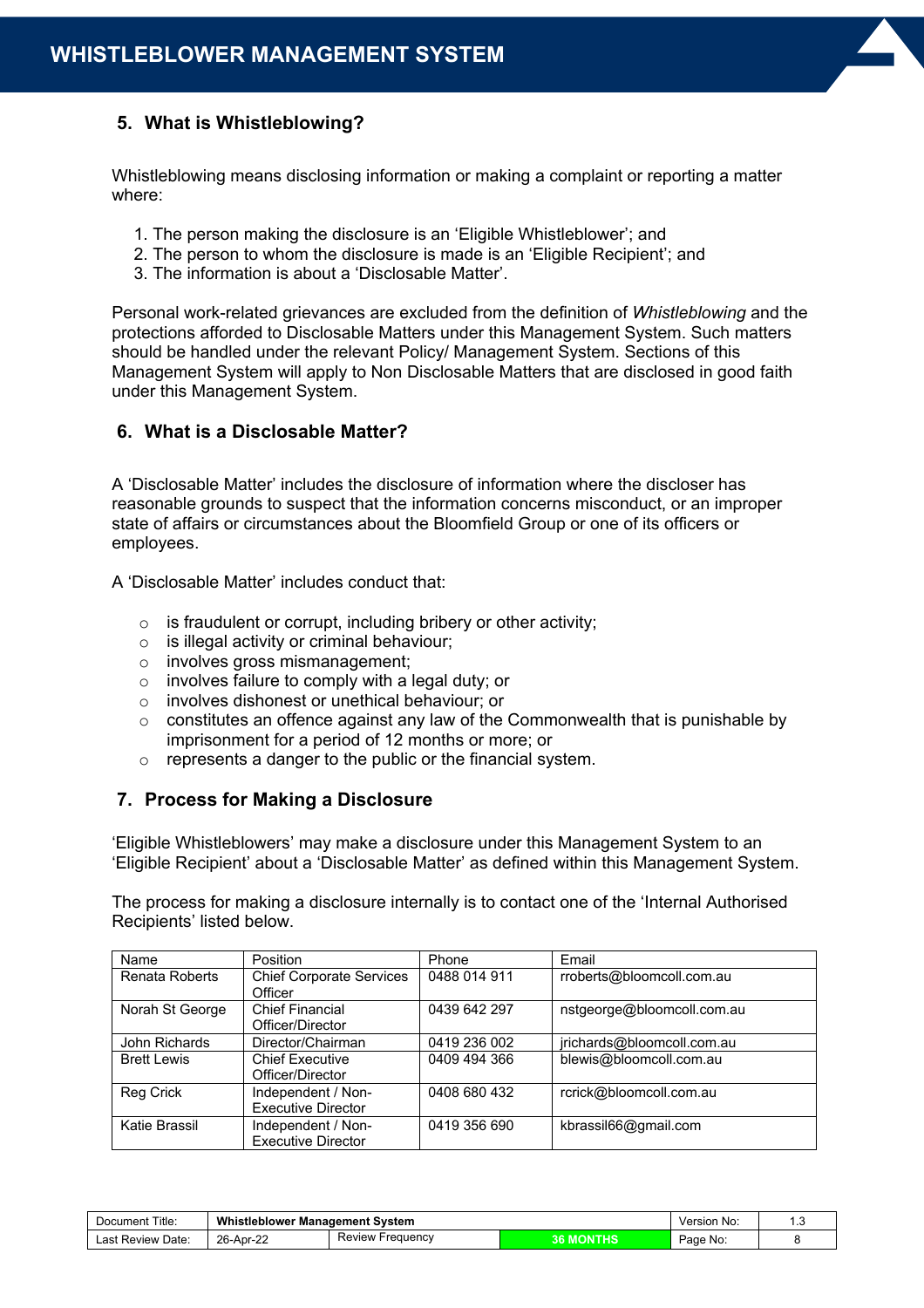A disclosure may also be reported externally to the Bloomfield Group 'External Authorised Recipient'. The 'External Authorised Recipient' is required to comply with obligations under relevant legislation.

| ∣ Mark O'Connor | Auditor | 02 4928 8595 | whistleblower@cutcher.com.au |
|-----------------|---------|--------------|------------------------------|
|-----------------|---------|--------------|------------------------------|

A disclosure may also be made to an 'Eligible Recipient'. Once made aware of a report, the 'Eligible Recipient' is to notify an 'Internal Authorised Recipient' (above) in a timely manner.

An 'Eligible Whistleblower' may also make a disclosure to the Australian Securities and Investments Commission (ASIC), Australian Prudential Regulation Authority (APRA), to a legal practitioner (for the purpose of obtaining legal advice or representation) or another Commonwealth authority prescribed for the purposes of the *Corporations Act 2001*.

# **8. Public Interest and Emergency Disclosure**

An 'Eligible Whistleblower' may make a public interest disclosure or emergency disclosure. Such disclosure will only qualify for protection under the *Corporations Act 2001* if the conditions outlined in the Act are followed.

#### **8.1 Public Interest Disclosure**

Conditions for making a public interest disclosure to qualify for protection:

- o the 'Eligible Whistleblower' has previously made a disclosure to ASIC, APRA, or another Commonwealth authority prescribed for the purposes of the Corporations Act 2001; and
- $\circ$  at least 90 days have passed since the previous disclosure was made; and
- o the 'Eligible Whistleblower' does not have reasonable grounds to believe that action is being, or has been, taken to address the matters to which the previous disclosure related; and
- $\circ$  the 'Eligible Whistleblower' has reasonable grounds to believe that making a further disclosure of the information would be in the public interest; and
- $\circ$  after the end of the 90 day period, the 'Eligible Whistleblower' gives the body to which the previous disclosure was made a written notification that:
	- includes sufficient information to identify the previous disclosure; and
	- states that the 'Eligible Whistleblower' intends to make a public interest disclosure; and
- $\circ$  the public interest disclosure is made to:
	- a member of the Parliament of the Commonwealth, the Parliament of the State or the legislature of a Territory; or
		- a journalist; and
- o the extent of the information disclosed in the public interest disclosure is no greater than is necessary to inform the recipient of the misconduct or the improper state of affairs or circumstances previously disclosed.

## **8.2 Emergency Disclosure**

| Title:<br>Document | Whistleblower Management System |                     | n No     | ں. |
|--------------------|---------------------------------|---------------------|----------|----|
| Last Review Date:  | 26-Apr-22<br>$\sim$             | Review<br>Frequency | Page No: |    |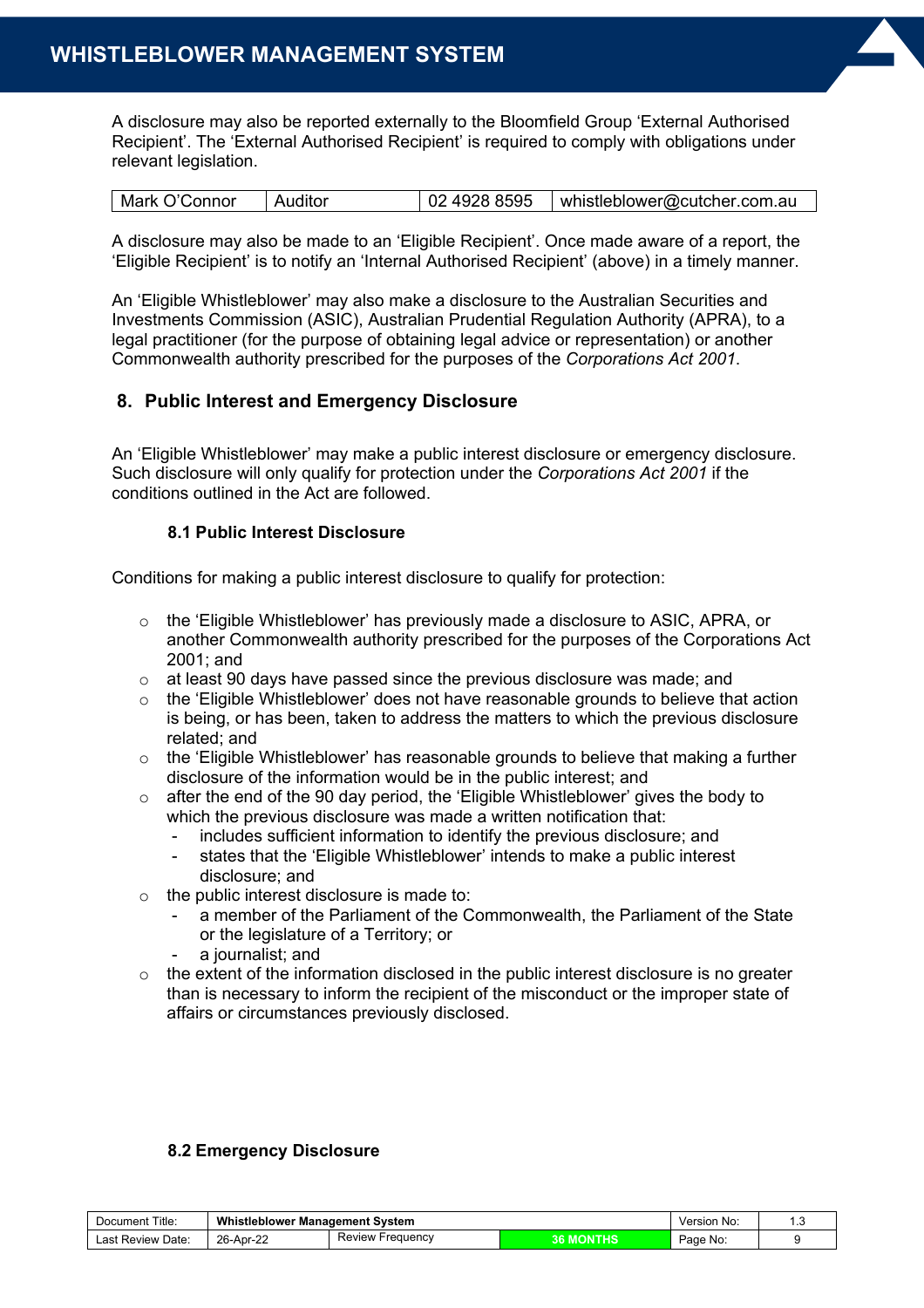

- $\circ$  the 'Eligible Whistleblower' has previously made a disclosure to ASIC, APRA, or another Commonwealth authority prescribed for the purposes of the Corporations Act 2001; and
- $\circ$  the 'Eligible Whistleblower' has reasonable grounds to believe that the information concerns a substantial and imminent danger to the health and safety of one or more persons or to the natural environment; and
- o the 'Eligible Whistleblower' gives the body to which the previous disclosure was made a written notification that:
	- includes sufficient information to identify the previous disclosure; and
- states that the 'Eligible Whistleblower' intends to make an emergency disclosure; and
- $\circ$  the emergency disclosure is made to:
	- a member of the Parliament of the Commonwealth, the Parliament of the State or the legislature of a Territory; or
	- a journalist; and
- o the extent of the information disclosed in the emergency disclosure is no greater than is necessary to inform the recipient of the substantial and imminent danger.

## <span id="page-9-1"></span>**9. Anonymous Reporting**

A disclosure can be made anonymously. However, where a disclosure is made anonymously, it may be difficult or impossible for the Bloomfield Group to properly investigate the disclosure. Where a disclosure is submitted anonymously, the Bloomfield Group will conduct its enquiries based on the information provided and in line with this Management System.

### **10.Qualification of Disclosures**

The Bloomfield Group will consider all disclosures made under this Management System and determine the appropriate course of action as soon as practicable after the matter has been reported.

The 'Internal Authorised Recipient' or 'External Authorised Recipient' will report all disclosures to an Eligible Director as soon as reasonably practicable.

<span id="page-9-0"></span>Upon receipt of a disclosure, the Eligible Board will determine whether the disclosure qualifies as a Disclosable Matter in line with this Management System and/or whether there is a more appropriate Policy/Management System that should be used to address the disclosure, such as the *Harassment, Bullying and Discrimination Complaint Resolution Guidelines*. Should the Eligible Board determine the disclosure does not qualify as a Disclosable Matter, the 'Internal Authorised Recipient' or 'External Authorised Recipient' will be notified to work with the person who made the disclosure on an appropriate action to address their concern.

| Document Title:   |           | ∣ Whistleblower Management System |           | Version No: |  |
|-------------------|-----------|-----------------------------------|-----------|-------------|--|
| Last Review Date: | 26-Apr-22 | Review Frequency                  | 36 MONTHS | Page No:    |  |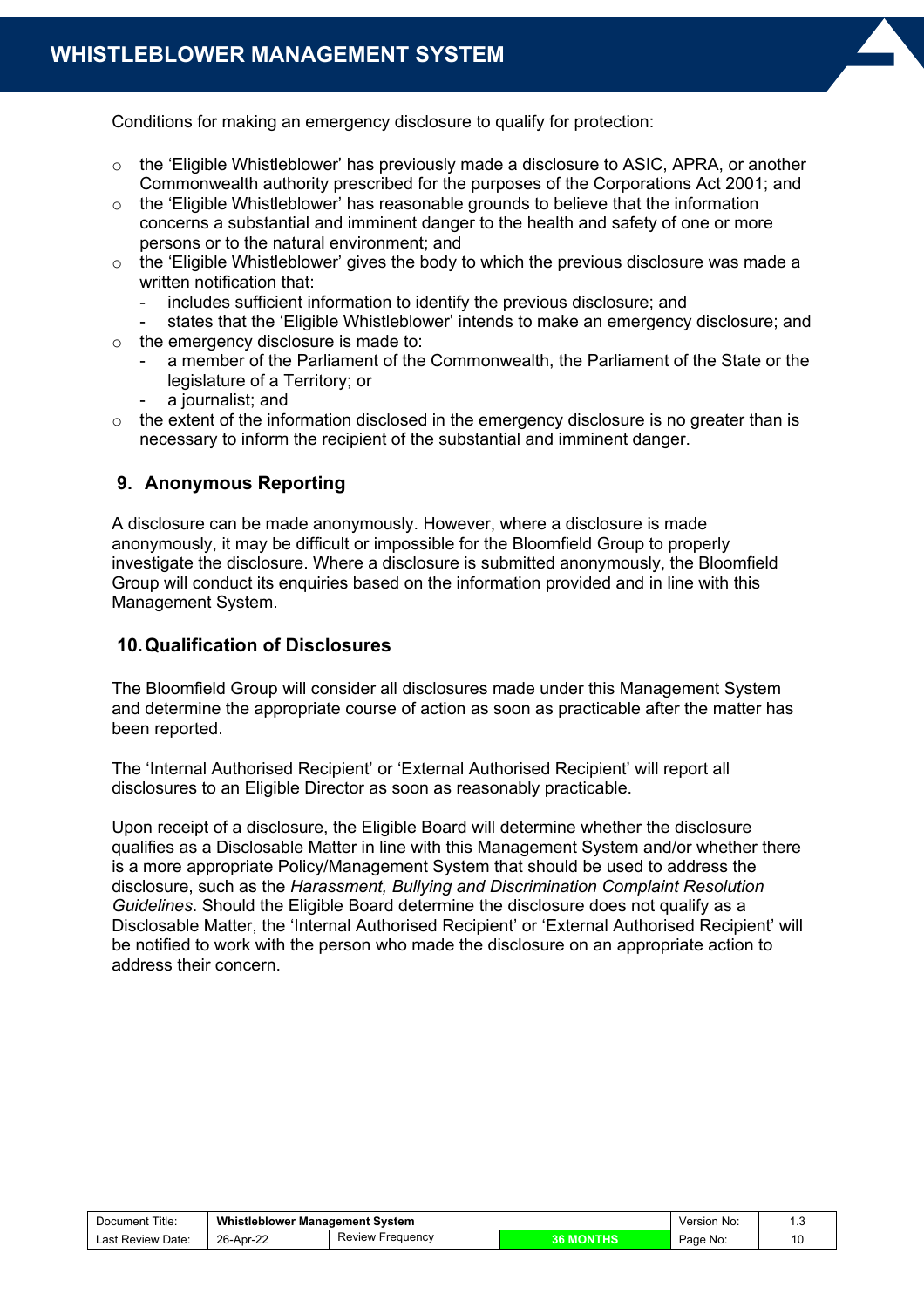### **11.Investigation of Disclosures**

Where the Eligible Board accepts that a disclosure is a Disclosable Matter it will then determine the appropriate process which may include the appointment of an internal or external investigator. The Eligible Board will oversee any investigation process and discuss and approve any corrective actions.

Where appropriate, the Bloomfield Group will provide feedback to the Eligible Whistleblower regarding the investigation's progress and/or outcome (subject to considerations of anonymity and the privacy of those against whom allegations are made).

The investigation will be conducted in an objective and fair manner, and otherwise as is reasonable and appropriate having regard to the nature of the disclosure and the circumstances.

The nature and substance of the disclosure will determine the appropriate process. In general, as soon as practicable upon receipt of the disclosure report, an Eligible Director or the Eligible Board will conduct an initial review of the report to determine whether or not the report falls under this Management System.

The initial review will be considered when determining the direction of the investigation process.

If the report is not anonymous, an 'Internal Authorised Recipient', 'External Authorised Recipient' or external investigator will contact the Eligible Whistleblower to discuss matters relevant to the investigation of the disclosure.

The Eligible Board will endeavour to select an 'Internal Authorised Recipient' or external investigator with no actual, potential, or perceived conflict of interest to conduct any investigation. The 'External Authorised Recipient' will not conduct investigations unless otherwise agreed in writing between the 'External Authorised Recipient' and the Eligible Board. An 'Internal Authorised Recipient' or external investigator is required to notify an Eligible Director as soon as reasonably practicable after becoming aware of any actual, potential or perceived conflict of interest.

The Eligible Board will maintain confidentiality of all Disclosures, including their reporting, qualification, investigation, any corrective actions, and will not disclose any information relating to the Disclosure to Non-Eligible Directors, unless otherwise required by this Management System or the Corporations Act.

# <span id="page-10-0"></span>**12.Reasonable Grounds**

A person making a disclosure under this Management System must have reasonable grounds to suspect that the information concerns misconduct or an improper state of affairs or circumstances about the Bloomfield Group or one of its officers or employees and the disclosure is not about a personal work-related grievance.

A report may have serious consequences, including potential damage to the career prospects and reputation of people who are the subject of allegations of wrongdoing. Therefore, it is very important that those who make a report under this Management System do so in good faith, with reasonable grounds for believing that the information is correct or likely to be correct. It will be considered a very serious matter (including serious misconduct

| Title:<br>Document |           | Whistleblower Management System |    | Version No: | . . ب |
|--------------------|-----------|---------------------------------|----|-------------|-------|
| Last Review Date:  | 26-Apr-22 | <b>Review Frequency</b>         | នេ | Page No:    |       |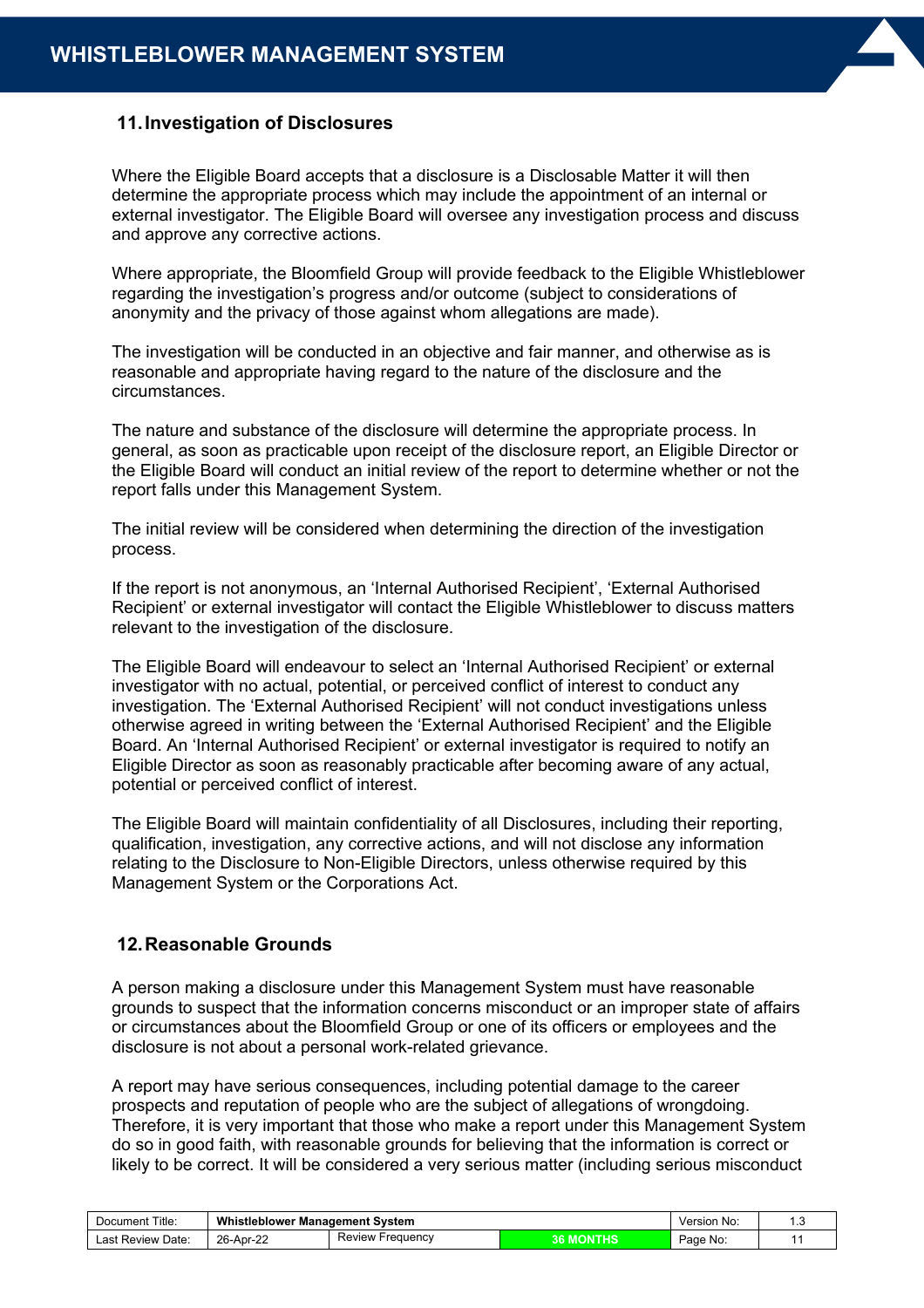for a Bloomfield Group employee) should anyone make a dishonest report, exaggerate an issue or not have reasonable grounds to suspect that the subject matter of the disclosure is correct.

## <span id="page-11-0"></span>**13.Fair Treatment & Protection for Eligible Whistleblowers (Disclosable Matters)**

The Bloomfield Group is committed to fair treatment including that 'Eligible Whistleblowers' who make a report under this Management System are treated fairly and do not suffer 'Detriment'.

Disclosures made under this Management System by an 'Eligible Whistleblower' to an 'Eligible Recipient' about a 'Disclosable Matter' will be afforded the protections that are required under relevant legislation including the *Corporations Act 2001 and Taxation Administration Act 1953* provided the conditions outlined in the legislation are met.

Whistleblowers are assured that a release of information in breach of this Management System will be regarded as a serious matter and will be dealt with under the *Performance Improvement Management System.*

A breach of the legislation may also result in civil, criminal and administrative liability being imposed on individuals or the Bloomfield Group.

For further information on the protections, you can contact an 'Internal Authorised Recipient' or refer to the relevant legislation as outlined above or seek independent legal advice. In certain circumstances an 'Eligible Whistleblower' (or any other employee or person) may be entitled to compensation and other remedies in accordance with the legislation.

## **13.1 Protection against detrimental conduct or omissions**

If you are subjected to 'Detriment' as a result of making a Disclosure (including one that does not qualify as Disclosable Matter) under this Management System, and so long as that Disclosure is made on reasonable grounds, in good faith and does not concern a personal grievance, you should inform an 'Internal Authorised Recipient', or member of the 'GST' for referral to an 'Internal Authorised Recipient' for investigation.

#### **13.2 Protection of your identity and confidentiality**

Disclosures made under this Management System will be kept confidential to the extent possible, consistent with the need to conduct an adequate investigation.

Subject to compliance with legal requirements, upon receiving a report under this Management System, the Bloomfield Group will only share your identity as a Whistleblower or information likely to reveal your identity if:

- o you consent;
- o the concern is reported to the Australian Securities and Investments Commission ("ASIC"), the Australian Prudential Regulation Authority ("APRA"), the Tax Commissioner or the Australian Federal Police ("AFP"); or
- $\circ$  the concern is raised with a lawyer for the purpose of obtaining legal advice or representation.

If the Bloomfield Group needs to investigate a report, it may disclose information that could lead to your identification, but it will take reasonably practicable steps to reduce this risk.

#### **13.3 Protection of files and records**

| Title:<br>Document |           | <b>Whistleblower Management System</b> |  | Version No: | ں . |
|--------------------|-----------|----------------------------------------|--|-------------|-----|
| Last Review Date:  | 26-Apr-22 | Review<br>Frequency                    |  | Page No:    |     |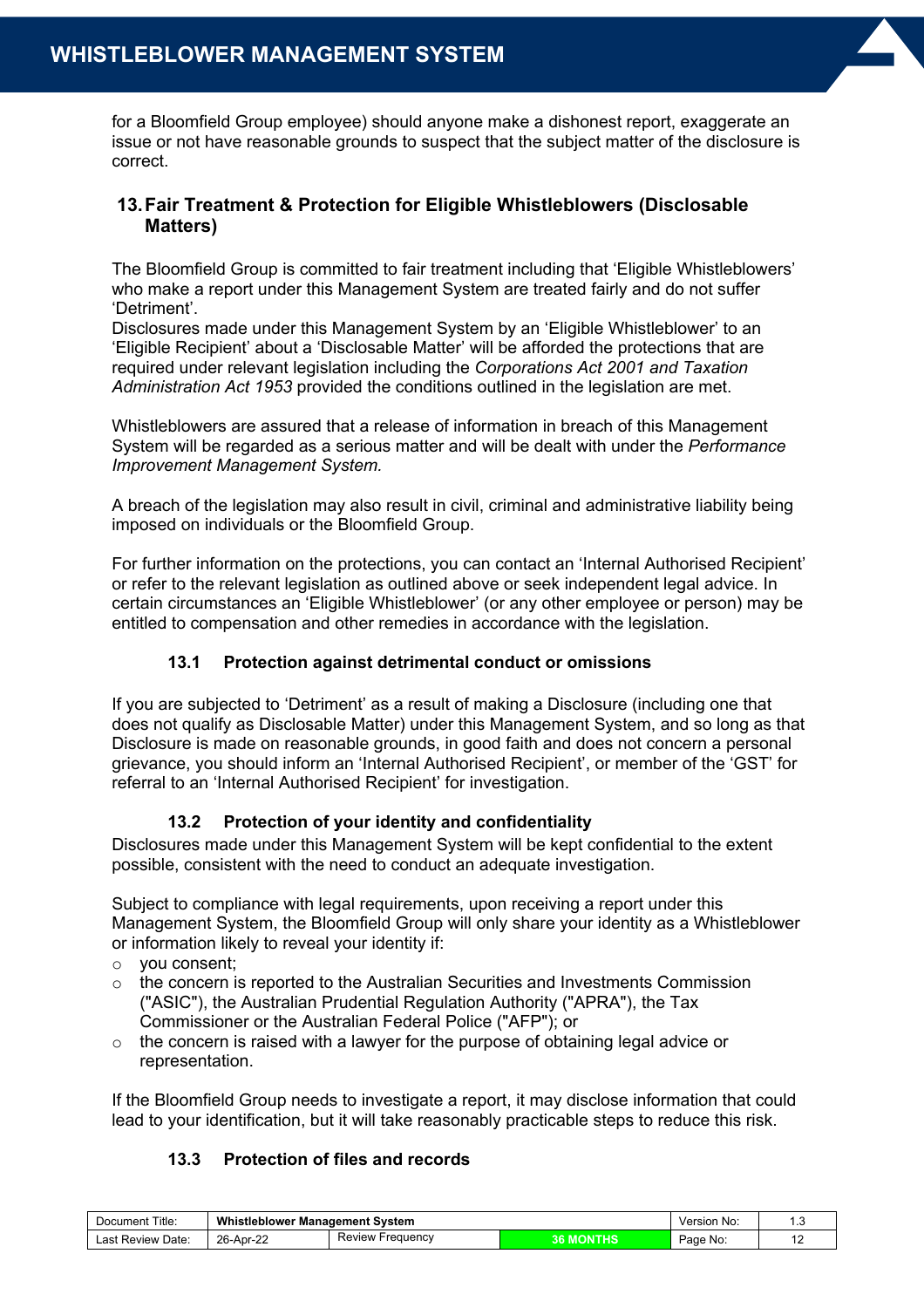All files and records created from an investigation will be retained securely. Unauthorised release of information to someone not involved in the investigation (other than senior managers or directors, or external advisors, who need to know to take appropriate action, or for corporate governance purposes) without your consent as a Whistleblower will be a breach of this Management System.

#### **13.4 Protection against civil, criminal and administrative liability**

Whistleblowers are protected against civil, criminal and administrative liability in accordance with relevant legislation. The protections do not grant immunity for any misconduct an 'Eligible Whistleblower' has engaged in that is revealed in their disclosure.

### <span id="page-12-0"></span>**14. Fair Treatment & Protection for Non-Disclosable Matters**

The Bloomfield Group is committed to fair treatment for all employees who make Disclosures under this Management System, including any Disclosures that are not qualified as Disclosable Matters.

A Non-Disclosable Matter made under this Management System by an 'Eligible Whistleblower' to an 'Eligible Recipient' will be afforded the protections (and will suffer no detriment) under the Code of Conduct, the Fair Treatment and Dispute Management System, the Harassment, Bullying, Discrimination and the *Fair Work Act 2009*.

Any investigation of Non-Disclosable Matter will be handled in accordance with the applicable Bloomfield Group Management System. Any information, records, documents or material obtained during the investigation will be maintained in accordance with the applicable Management System and the other requirements of this Management System.

A release of information in breach of this Management System will be regarded as a serious matter and will be dealt with under the *Performance Improvement Management System.*

A breach of the legislation may also result in civil, criminal and administrative liability being imposed on individuals or the Bloomfield Group.

For further information on the protections afforded for Non Disclosable matters please refer to the relevant Management System or contact an 'Internal Authorised Recipient'.

#### **15.Fair Treatment for Employees**

The Bloomfield Group is committed to fair treatment of all employees involved in a disclosure in line with Bloomfield Policies and Management Systems and relevant legislation including but not limited to the Fair Work Act 2009.

| Title:<br>Document   |                     | <b>Whistleblower Management System</b> |              | Version No: | . . ب |
|----------------------|---------------------|----------------------------------------|--------------|-------------|-------|
| ast Review.<br>Date: | 26-Apr-22<br>$\sim$ | Review<br>Frequency                    | וגרוו<br>86. | Page No:    |       |